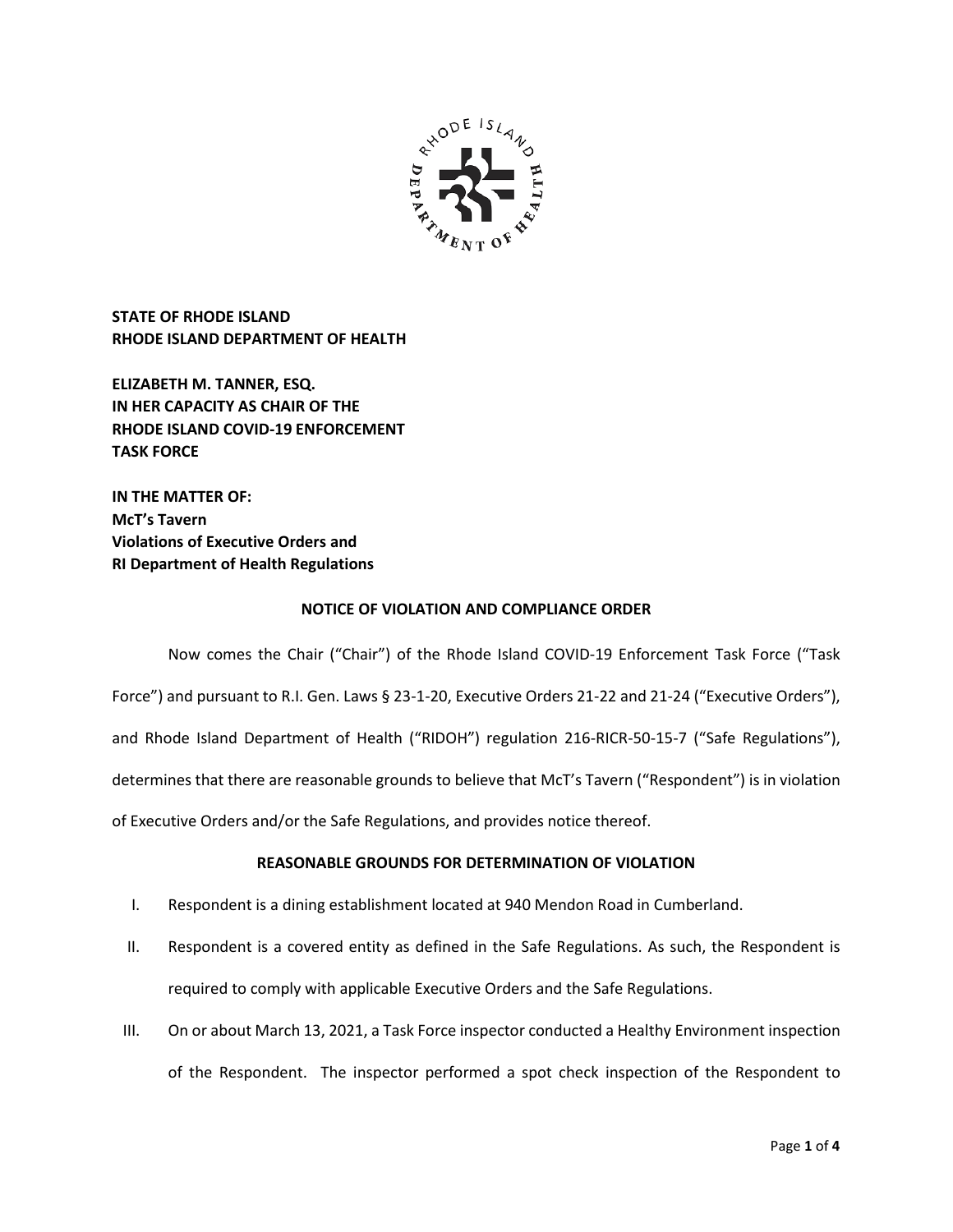determine compliance with Executive Orders and the Safe Regulations. The inspector observed numerous violations as described below.

IV. Therefore, as a result of the Respondent's failure to comply with applicable Executive Orders and the Safe Regulations, and in the absence of any other information to rebut the allegations above, RIDOH has drawn the conclusion that the above allegations are true, and the Respondent is not in compliance with applicable Executive Orders and/or the Safe Regulations.

#### **ALLEGED VIOLATIONS**

The following alleged violations stem from the March 13, 2021 spot check.

- I. Respondent is in violation of Section 7.4.1(A)(3) of the Safe Regulations, which requires all individuals in an establishment to wear cloth face coverings unless an exception applies and requires establishments to deny entry to any employee, who is not otherwise exempt from the requirement, who refuses to wear a cloth face covering when required. The inspector observed three (3) employees in the establishment, none of which was wearing a cloth face covering. None of the employees claimed an exception.
- II. Respondent is in violation of Executive Order 21-22, which in pertinent part states, that an establishment's indoor dining capacity is limited to 66% of its regular seating capacity. The inspector observed that there were approximately 60-70 patrons inside the establishment and that it was so crowded he could barely make his way to the bar. The inspector also observed a sign at the front of the establishment advising that the restaurant was operating at a capacity of 50% - 20 customers. Based on the Respondent's notice, its full capacity would therefore be 40 patrons. Under Executive Order 21-22, 66% of full capacity—the maximum allowed—would equate to a capacity of 26. Therefore, the inspector concluded that the Respondent was operating above its 66% capacity.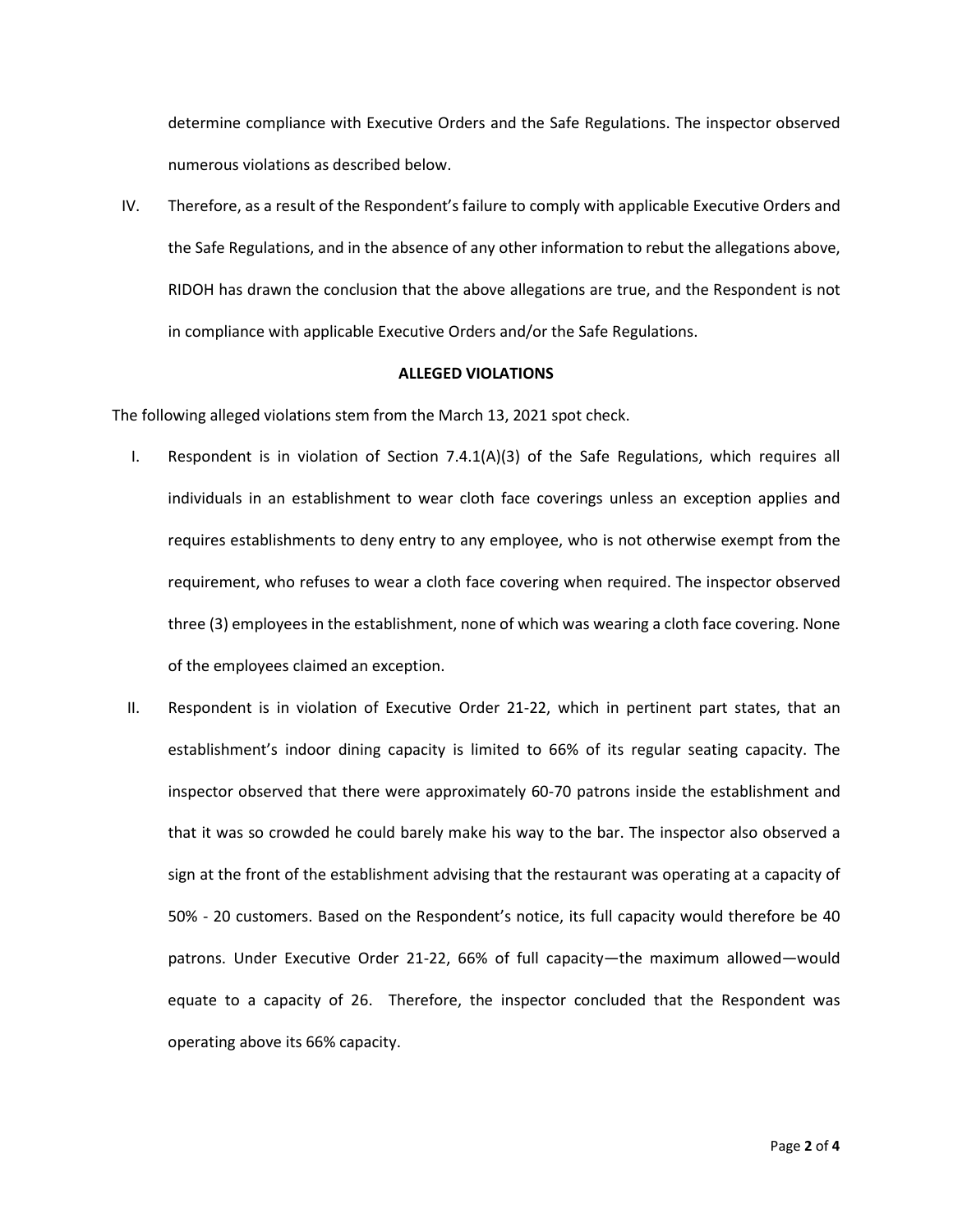- III. Respondent is in violation of Section  $7.4.1(A)(1)(a)$  of the Safe Regulations, which requires establishments to ensure compliance with a plan that includes procedures relative to, among other things, physical distancing at all times, to the extent feasible, and additional measures to be taken in high traffic, communal, or other areas where physical distancing is not feasible. The inspector observed that there were no measures in place to ensure that physical distancing was maintained and that physical distancing was not being maintained to the extent feasible.
- IV. Respondent is in violation of Section 7.4.1.(A)(12) of the Safe Regulations, which prohibits congregating and/or mingling in an establishment or areas under the establishment's control. The inspector observed numerous patrons congregating and/or mingling within the establishment.
- V. Respondent is in violation of Section 7.4.5(A)(6) of the Safe Regulations, which requires that information must be collected from all visitors and other entrants who have interacted with others present on-site for a period of 15 minutes of more for the purposes of contact tracing. The information collected must be maintained for thirty (30) days. Upon request, the Respondent could not produce the required records.

### **ORDER**

It is hereby ORDERED, that on or before the tenth (10<sup>th</sup>) day from service of this Notice of Violation and Compliance Order, Respondent shall remedy the above cited violations and come into full compliance with applicable Executive Orders and Regulations by fulfilling the conditions as set forth below:

- I. Respondent shall require all employees in its establishment to wear cloth face coverings unless an exception applies. In accordance with Section 7.4.1(3)(a) of the Safe Regulations, Respondent shall deny access to its establishment to any employee who refuses to wear a cloth face covering when required by the Safe Regulations unless an exception applies.
- II. Respondent shall limit its indoor seating capacity to 66% of its regular indoor seating capacity.